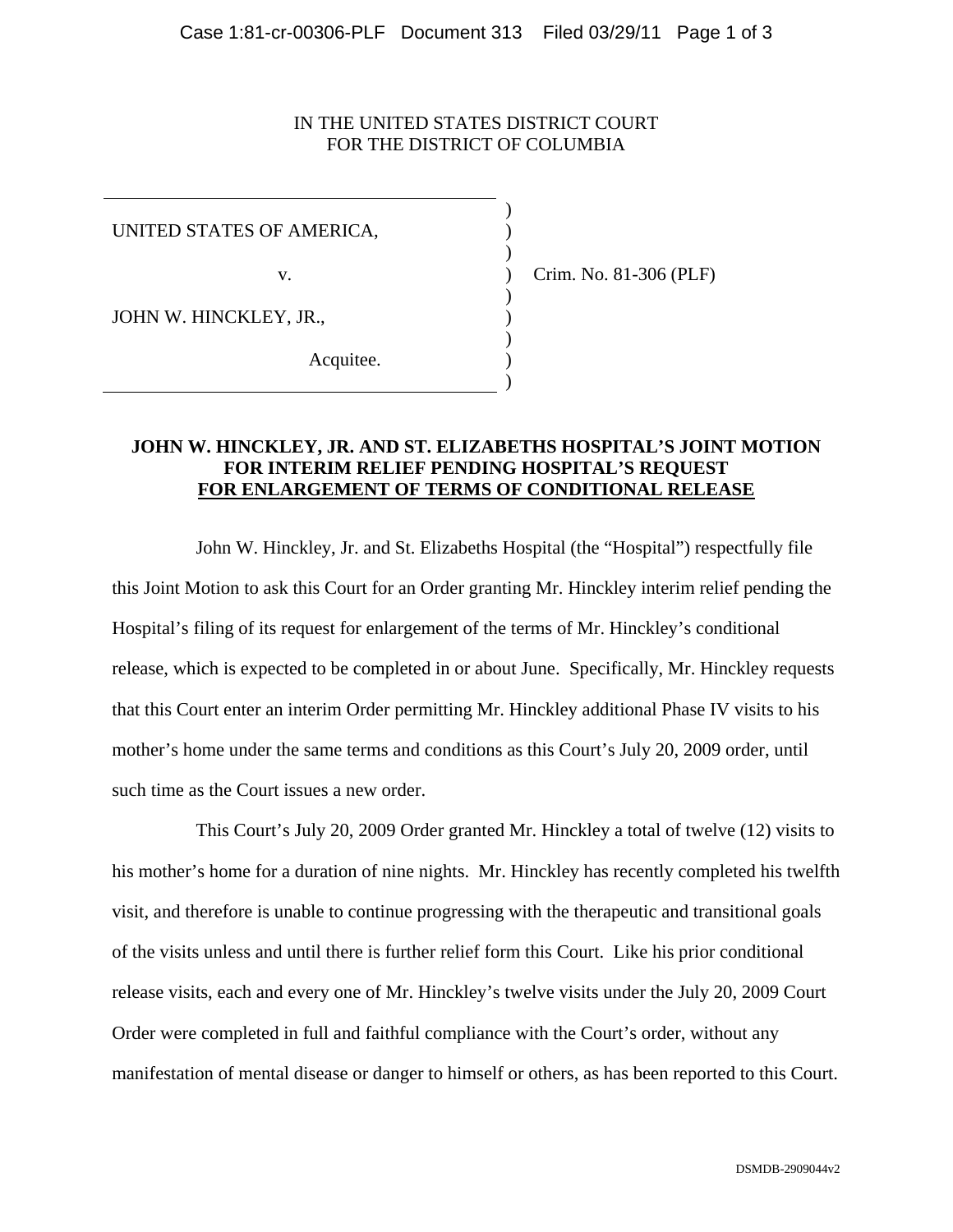Consequently, the Hospital is preparing a petition to this Court to request that Mr. Hinckley be given additional time in the area of his mother's home toward the goal of fully transitioning Mr. Hinckley there. During the pendency of the preparation of the petition, Mr. Hinckley and the Hospital respectfully request that this Court enter an Order granting him interim relief of additional visits until such time as the Court enters a new order in order for Mr. Hinckley to maintain his therapeutic and transitional goals.

## **CONCLUSION**

For the reasons set forth above, Mr. Hinckley and the Hospital request that the Court grant Mr. Hinckley additional interim conditional release visits, pending further order of this Court.

Dated: March 29, 2011 Respectfully submitted,

*/s/ Barry Wm. Levine*

 Barry Wm. Levine (D.C. Bar No. 143784) Adam Proujansky (D.C. Bar No. 426352) Ann-Marie Luciano (D.C. Bar. No. 493260) Dickstein Shapiro LLP 1825 Eye Street, N.W. Washington, D.C. 20006 (202) 420-2200

Attorneys for John W. Hinckley, Jr.

*/s/ Tonya Robinson Sapp*  Tonya Robinson Sapp (D.C. Bar No. 458036) D.C. Attorney General's Office 64 New York Ave., N.E., Fifth Floor Washington, D.C. 20002

Attorneys for St. Elizabeths Hospital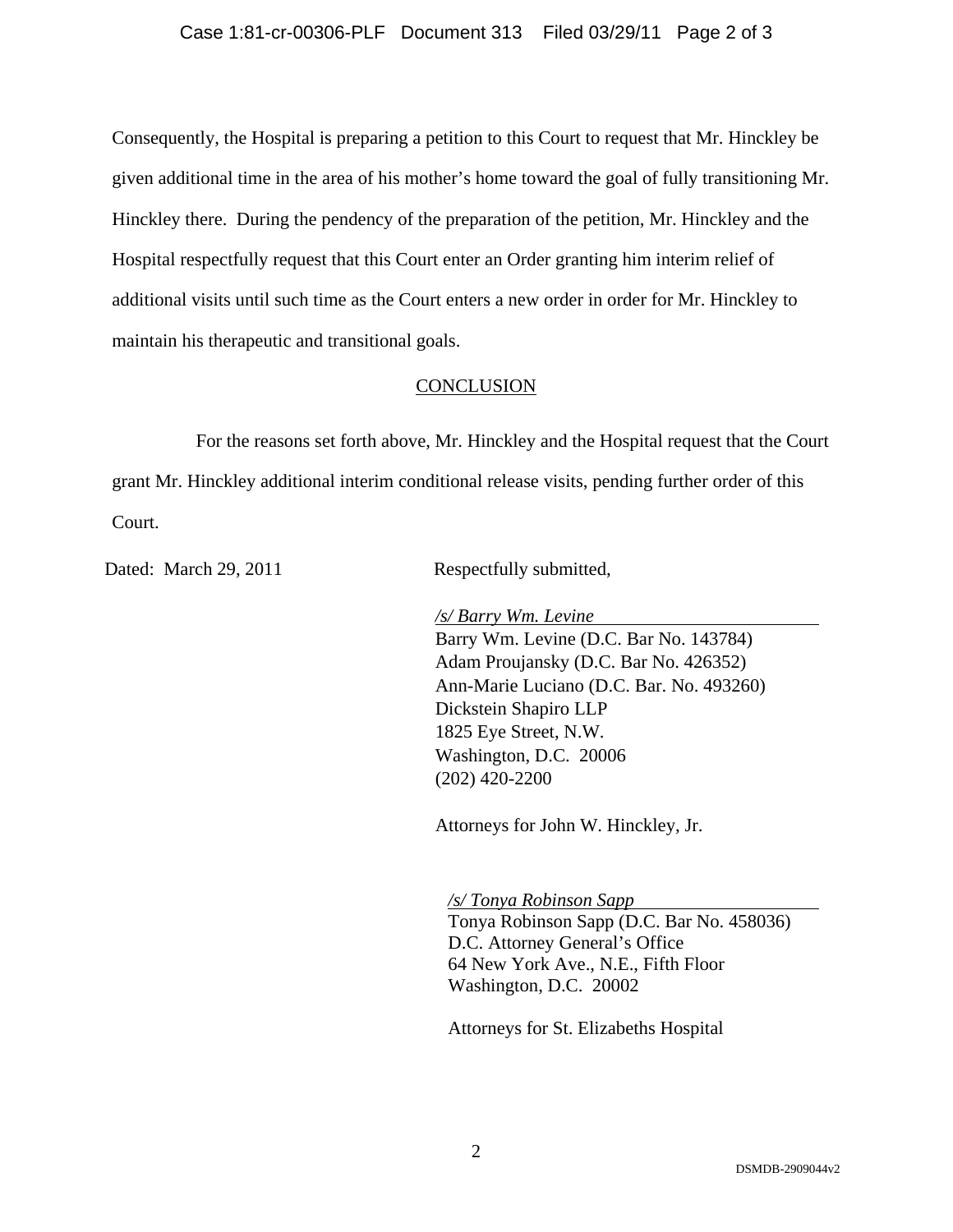# CERTIFICATE OF SERVICE

I hereby certify that, on March 29, 2011, I caused copies of the foregoing document

to be served by electronic mail and first-class mail, postage prepaid, upon:

Thomas E. Zeno, Esq. Sarah Chasson, Esq. United States Attorney's Office 555 Fourth Street, N.W. Washington, D.C. 20530

> */s/ Barry Wm. Levine* Barry Wm. Levine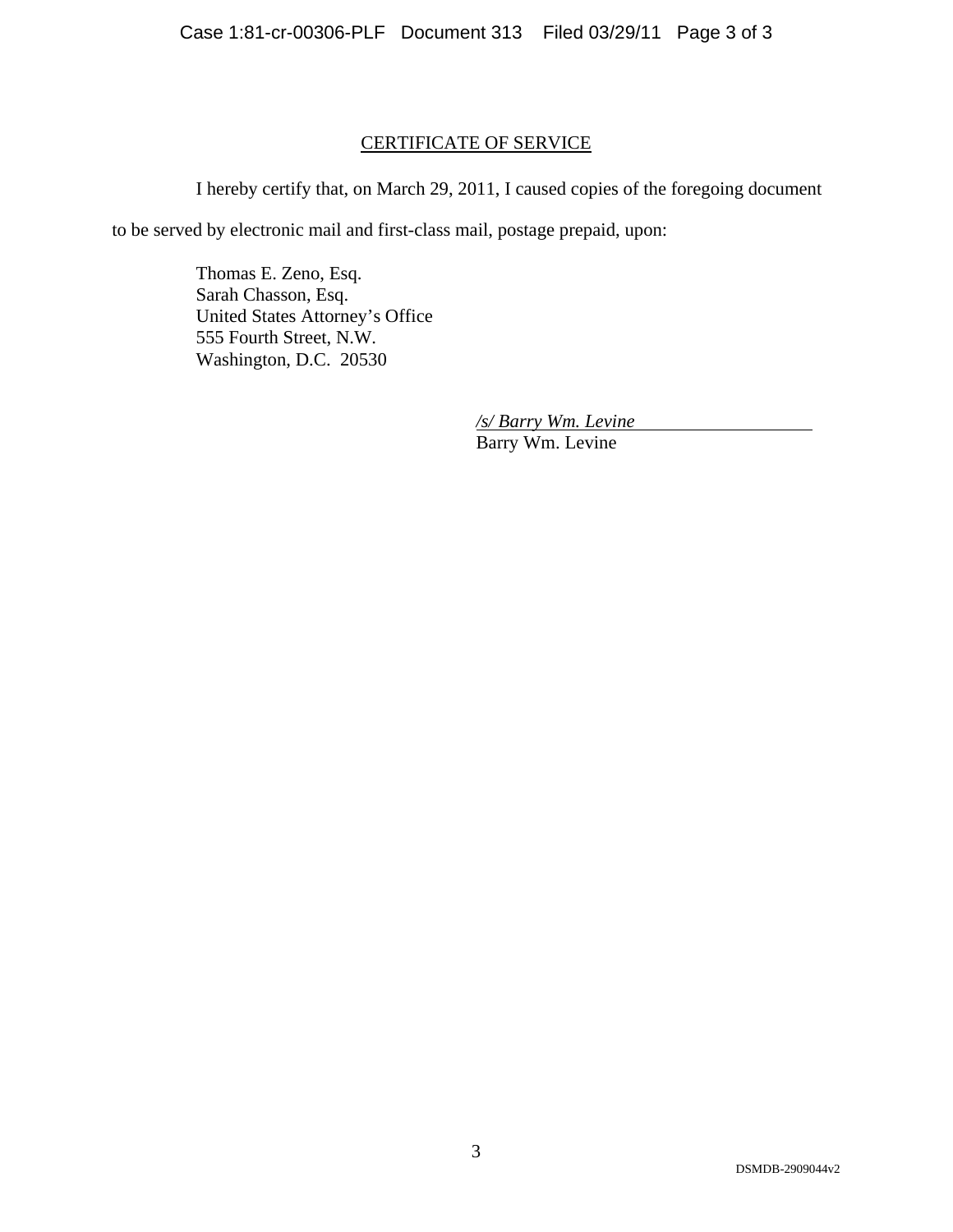## IN THE UNITED STATES DISTRICT COURT FOR THE DISTRICT OF COLUMBIA

| UNITED STATES OF AMERICA, |  |
|---------------------------|--|
| V.                        |  |
| JOHN W. HINCKLEY, JR.,    |  |
| Acquitee.                 |  |

) Crim. No. 81-306 (PLF)

# [PROPOSED] ORDER

THIS MATTER having come before this Court upon John W. Hinckley, Jr. and St.

Elizabeths Hospital's Joint Motion For Interim Relief Pending Hospital's Request for

Enlargement of Terms of Conditional Release, and the Court having reviewed the submissions of

counsel and the record, it is hereby ORDERED, that the Joint Motion is GRANTED; and it is further

ORDERED, that the conditional releases shall continue until further order of this Court, and should in all other should continue to be governed by the same terms and conditions set forth in this Court's Order of July 20, 2009.

DONE AND ORDERED this \_\_\_\_\_ day of \_\_\_\_\_\_\_, 2011.

 $\frac{1}{2}$  , and the contract of the contract of the contract of the contract of the contract of the contract of the contract of the contract of the contract of the contract of the contract of the contract of the contract The Honorable Paul L. Friedman United States District Judge